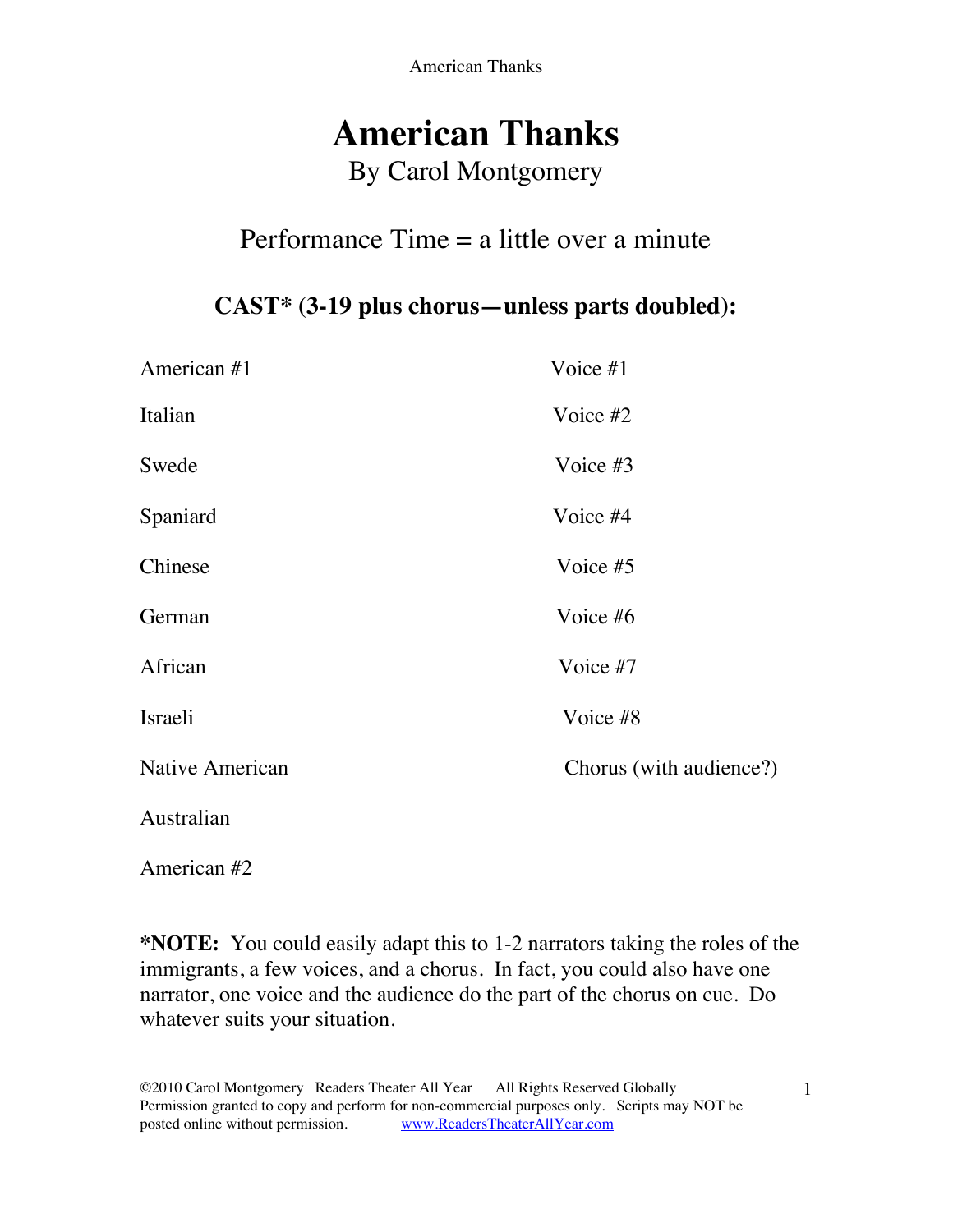## **American Thanks**

By Carol Montgomery

**American #1:** What a delicious nation we have!

**Italian:** For Italian pizza and the immigrants who brought it…

**Voice #1:** And spaghetti!

**Chorus:** We give thanks.

**Swede:** For Swedish meatballs and the immigrants who taught us…

**Voice #2:** About gingersnaps!

**Chorus:** We give thanks.

**Spaniard:** For Spanish rice and the immigrants who helped us…

**Voice #3:** Make burritos!

**Chorus:** We give thanks.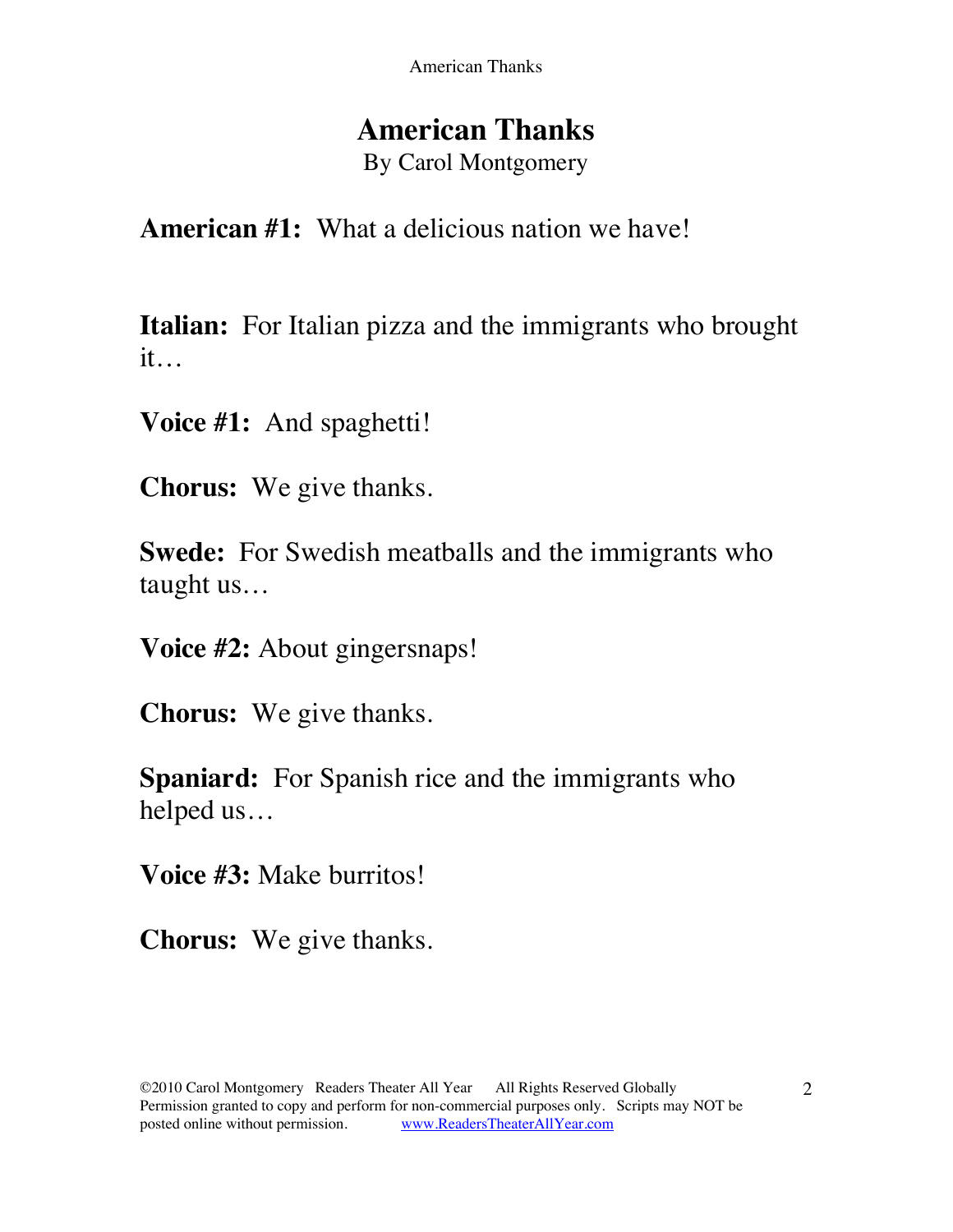**Chinese:** For Chinese noodles and the immigrants who served us…

**Voice #4:** With chop suey!

**Chorus:** We give thanks.

**German:** For German potato salad and the immigrants who farmed here…

**Voice #5:** Bringing sauerkraut!

**Chorus:** We give thanks.

**African:** For African black-eyed-peas and those who followed freedom…

**Voice #6:** Sharing okra!

**Chorus:** We give thanks.

**Israeli:** For Middle Eastern pita and those who love this nation…

**Voice #7:** And hummus!

**Chorus:** We give thanks.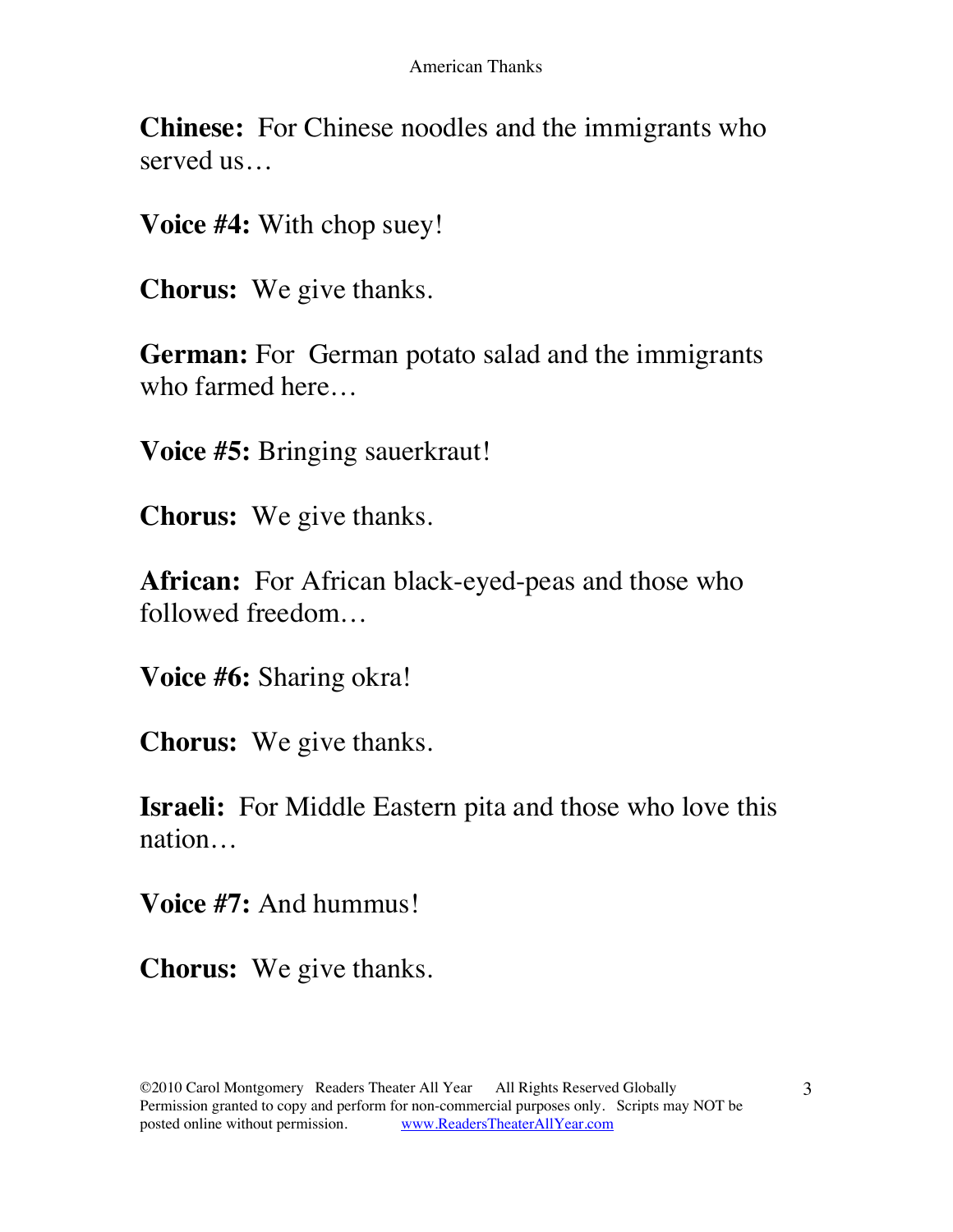**Native American:** For popcorn that the Native Americans showed us…

**Voice #8:** Plus maple syrple!

**Chorus:** We give thanks.

**Australian:** For families from all over the world who have worked to make this nation great…

**Chorus:** We give thanks.

**American #2:** And for the bounty of blessings we have when many go hungry and suffer without true freedom…

**Chorus:** We truly give thanks.